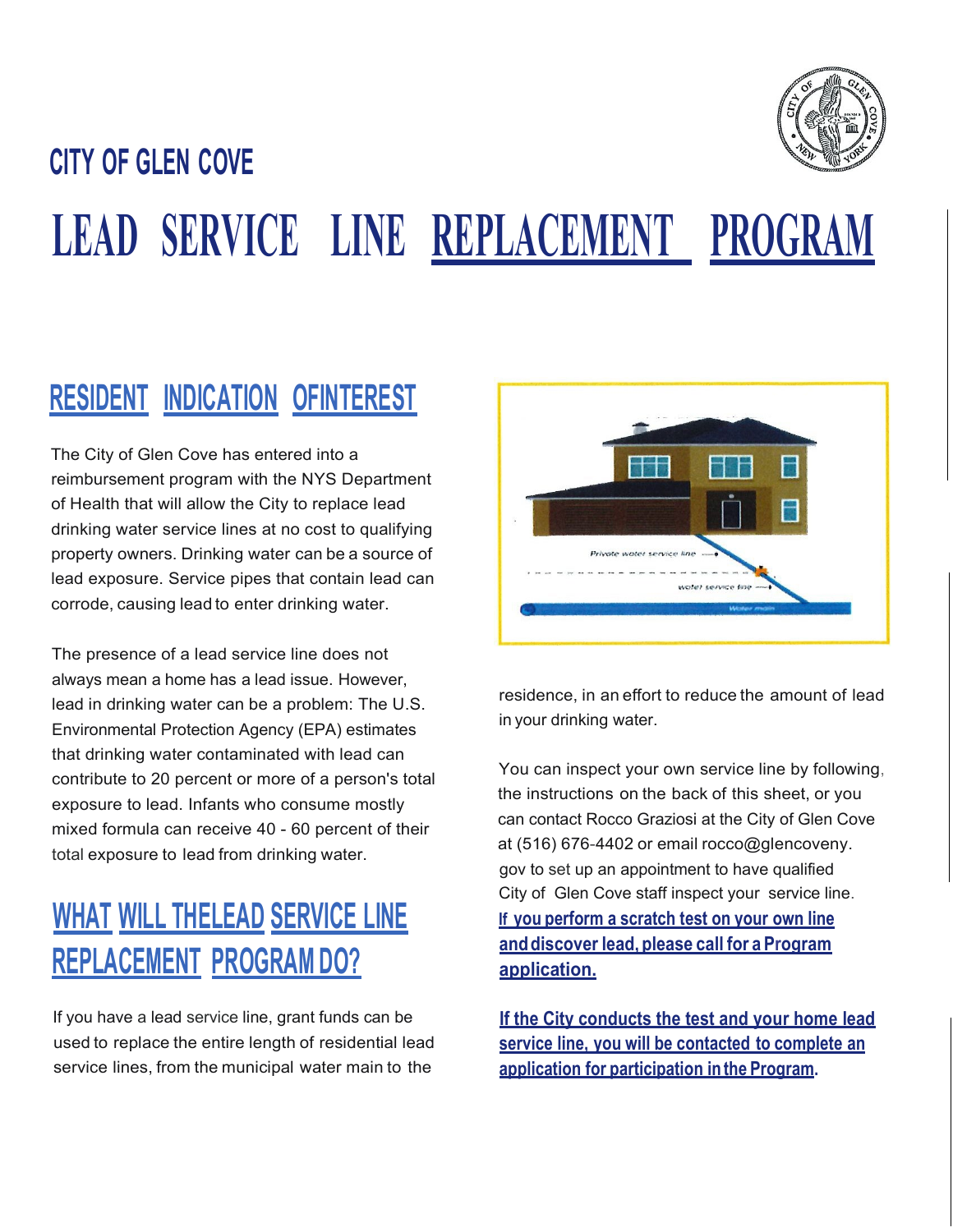

# **CITY OF GLEN COVE LEAD SERVICE LINE REPLACEMENT PROGRAM**

The City of Glen Cove has received funding from the NYS Department of.Heaith that will allow.the City to replace lead drinking water service lines at no cost to property owners. You can test your line yourself or have City staff come and test it for you.

**Po you want to do a quick scratch test on your own? Follow the instructions below to determine whether or not you have a lead service line.**

### **HOW TO IDENTIFY ATEST AREA**

Identify a test area on the service line between the point where it comes into the building and the inlet valve. If the pipe is covered or wrapped, expose a small area of the pipe. Use the flat edge of a screwdriver or other tool to scratch through any corrosion that may have built up on the outside of the pipe.



# **ONCE ATEST AREAISIDENTIFIED, INSPECT THESERVICE LINE TO DETERMINE THEMATERIAL**



**Lead pipes** are dull gray and very soft and look like a new nickel when scratched or sanded.



**Copper pjpes** look like a new penny when scratched or sanded.



**Galvanizedpipes** are dull gray and a strong magnet will stick to the pipe.



**Plastic service lines** are typically white.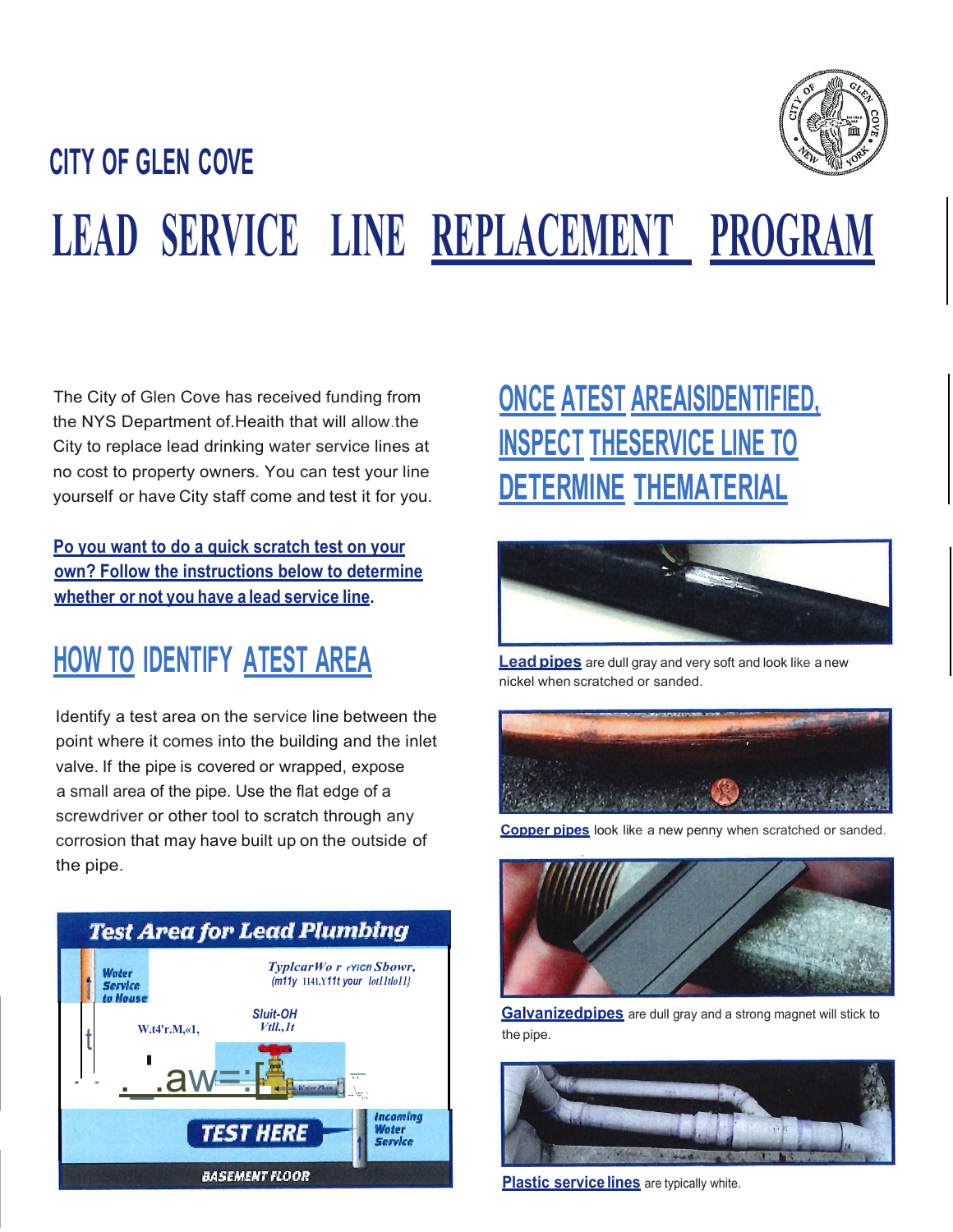

# **CITY OF GLEN COVE** , **PROGRAMA DE REEMPLAZO DE LA LINEA DE SERVICIO DE PLOMO**

#### **INDICACION DEINTERES DELRESIDENTE**

La Ciudad de Glen Cove ha iniciado un programa de reembolso con el Departamento de Saluc;l del Estado de Nueva York que permitira a la Ciudad reemplazar las lfneas de servicio de agua potable con plomo sin costo para los propietarios que califlquen. El agua potable puede ser una fuente de exposici6n al plomo. Las tuberfas de servicio que contienen plomo pueden corroerse y hacer que el plomo ingrese al agua potable.

La presencia de una lfnea de servicio de plomo no siempre signiflca que una casa tiene un problema de plomo. Sin embargo, el plomo en el agua potable puede ser un problema: la Agencia de Protecci6n Ambiental (EPA) estima que el agua potable contaminada con plomo puede contribuir al 20 por ciento o mas de la exposici6n total de una persona al plomo. Los bebes que consumen principalmente formula mixta pueden recibir entre el 40 y el 60 por ciento de su exposici6n total al plomo del agua potable.

#### **lOUE HARA ELPROGRAMA DE REEMPLAZO DE LA LINEA DESERVICIO DEPLOMO?**

Si tiene una lfnea de servicio de plomo, los fondos de la subvenci6n se puedenutilizar para reemplazar todo la longitud de las lfneas de servicio de plomo residenciales, desde la tuberfa de agua municipal hasta la residencia,



en un esfuerzo por reducir la cantidad de plomo en su agua potable.

Puede inspeccionar su propia Ifnea de servicio siguiendo las instrucciones al dorso de esta hoja, o puede comunicarse con Rocco Graziosi en la Ciudad de Glen Cove al (516) 676-4402 o enviar un correo electr6nico a rocco @ glencoveny.gov para programar una cita para que el personal califlcado de la Ciudad de Glen Cove inspeccione su lfnea de servicio.

**Si realiza una prueba de raspado en su propia linea y descubre plomo, llame para solicitar una solicitud del Programa. Si la Ciudad realiza la prueba y la linea de servicio deplomo de su hogar, se comunicara con usted para completar una solicitud de participaci6n en el Programa.**